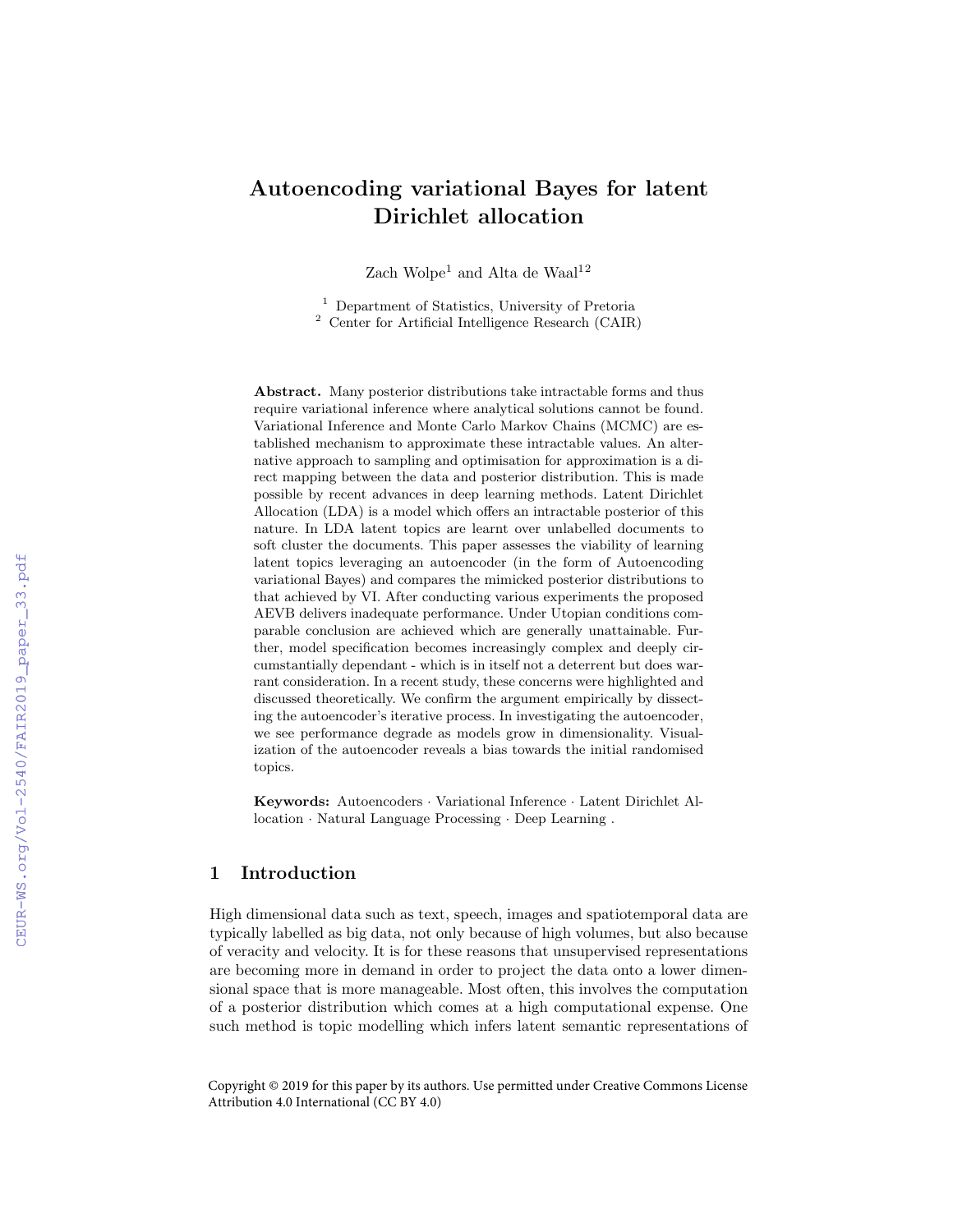text. The high dimensional integrals of the posterior predictive posterior distribution of a topic model is intractable and approximation techniques such as sampling (Markov Chain Monte Carlo) or optimization (variational inference) are standard approaches to approximate these integrals. MCMC samples from the proportionate posterior and is guaranteed to converge to the true posterior given enough data and computational time [12]. However, the associated computational costs associated with MCMC makes it impractical for large and high dimensional corpora. On the other hand, variational inference simplifies the estimation procedure by approximating the posterior with a solvable solution [2], but are known for underestimating the posterior variance. Furthermore, for any new topic model with slightly different assumptions, the inference updates for both these techniques need to be derived theoretically.

An alternative approach to sampling and optimization, is to directly map input data to an approximate posterior distribution. This is called an inference network and was introduced by Dayan et al. [4] in 1995. An autoencoding variational Bayes (AEVB) algorithm, or variational autoencoder, trains an inference network [14] to perform this mapping and thereby mimicking the effect of probabilistic inference [15]. Using Automatic Differentiation Variational Inference (ADVI) [7] in combination with AEVB, posterior inference can be performed on almost any continuous latent variable model.

In this paper we describe and investigate the implementation of an autencoder variational Bayes (AEVB) for LDA. We are specifically interested in the quality of posterior distributions it produces. Related work [15] has indicated that a straightforward AEVB implementation does not produce meaningful topics. The two main challenges stated by the authors are the fact that the Dirichlet prior is not a location scale family, and thereby making the reparameterisation problematic. Secondly, because of component collapsing, the inference network becomes stuck in a bad local optimum in which all the topics are indentical. Although Srivastave & Sutton [15] provided a this explanation as well as produced a solution to the problem, our aim is to take a step back and analyse the behaviour of the AEVB on topic models empirically. Our experiments confirm the issues raised by [15] and based on that, we dissect the autoencoder's iterative process in order to understand how and when the autoencoder allocates documents to topics.

The structure of the paper is as follows: In Section 2 we provide background theory on LDA and in section 3 we introduce AEVB in LDA before defining the experiments in Section 4. Section 5 is a dedicated discussion into the the AEVB's performance which is followed by conclusions in section 6.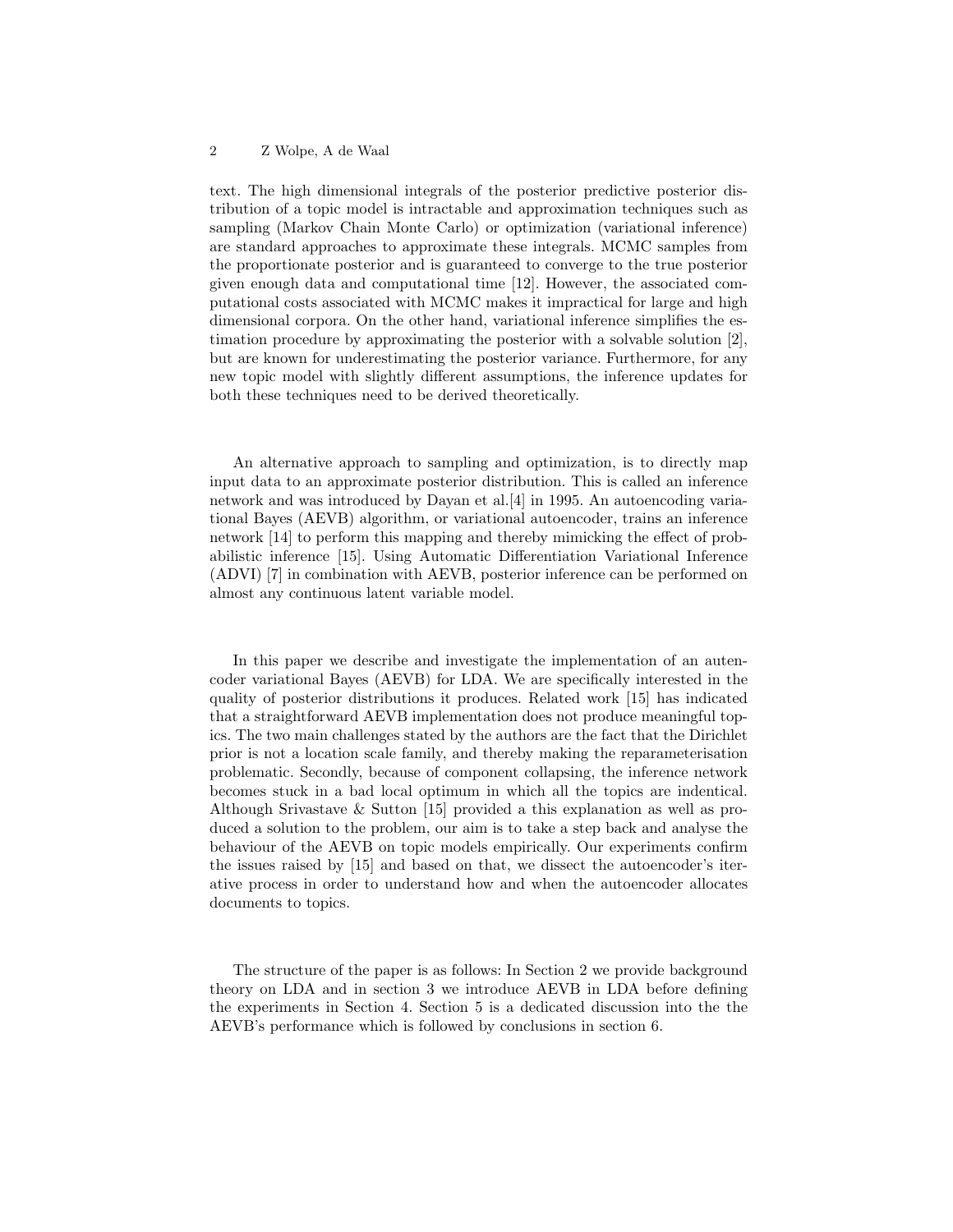### 2 Latent Dirichlet Allocation

LDA is probably the most popular topic model. In LDA, each document is probabilistically assigned to each topic based on the correlation between the words in each document. The generative process of the LDA is as follows[2]: Assuming a corpus consists of K topics, LDA assumes each document is generated by:

- 1. Randomly choose K topic distributions  $\beta_k \sim \text{Dirichlet}(\lambda_\beta)$  over the available dictionary - where  $\beta$  denotes the *topic*  $\times$  *word* matrix where the probability of the  $i^{th}$  word belonging to the  $j^{th}$  topic is  $\beta_{i,j}$  in  $\beta$ .
- 2. For each document  $d = \{w_1, w_2, ..., w_n\}$ :
	- (a) Randomly choose  $\theta_d$ , the distribution over topics: a *document*  $\times$  topic matrix.
	- (b) For each word  $w_i$  randomly select a topic  $z_n \sim \text{Multinomial}(\theta_d)$ ; and within that topic, sample a word  $w_n \sim \text{Multinomial}(\beta_{z_n}).$

Figure 1 illustrates the generative model graphically, with plates representing iterations over documents  $1, ..., M$  and words  $1, ..., N$ . The shaded node w is the only observable variable in the model.  $\alpha$  is simply a model hyperparameter.



Fig. 1. LDA graphical model.

Under this generative model, the marginal likelihood of a document  $\bf{w}$  is [15]:

$$
p(\mathbf{w}|\alpha,\beta) = \int_{\theta} \bigg( \prod_{n=1}^{N} \sum_{z_n=1}^{k} p(w_n|z_n,\beta) p(z_n|\theta) \bigg) p(\theta|\alpha) d\theta.
$$
 (1)

Due to the coupling of  $\theta$  and  $\alpha$  under the multinomial assumption, posterior inference over the hidden variables  $\theta$  and z is intractable.

### 2.1 Mean field variational inference

As mentioned before, MCMC can be used to approximate the posterior distributions. For the scope of this paper, we focus on optimization techniques. Mean field variational inference (VI) breaks the coupling between  $\theta$  and z by introducing the free variational parameters  $\gamma$  (over  $\theta$ ) and  $\phi$  (over z). The variational posterior which best approximate the true posterior when optimized is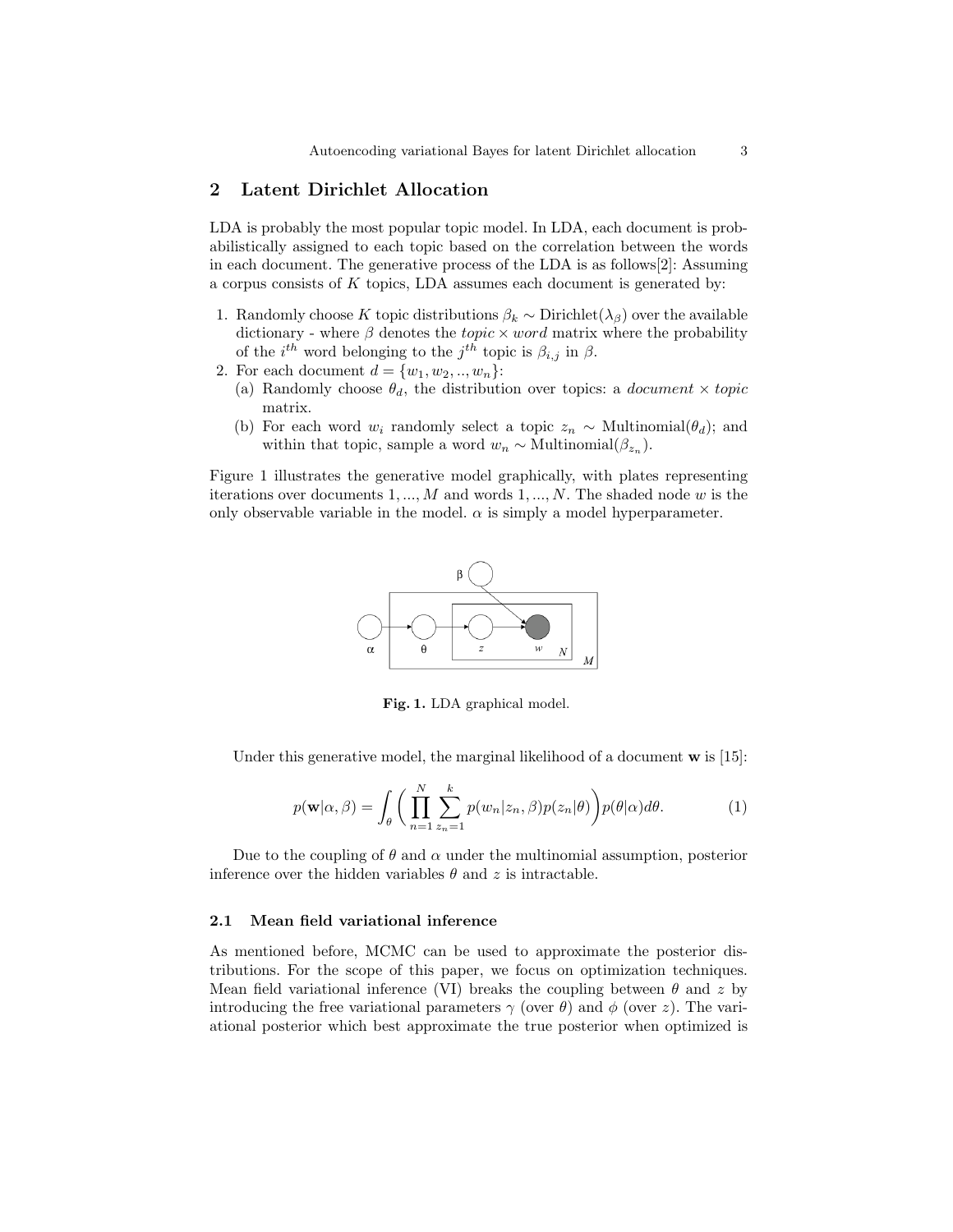now  $q(\theta, z | \gamma, \phi) = q_{\gamma}(\theta) \prod_{n} q_{\phi}(z_n)$ , and the optimization problem is to maximize the evidence lower bound (ELBO) [6]

$$
L(\gamma, \phi | \alpha, \beta) = D_{KL}[q(\theta, z | \gamma, \phi) || p(\theta, z | \mathbf{w}, \alpha, \beta)] - \log p(\mathbf{w} | \alpha, \beta).
$$
 (2)

In the above equation,  $D_{KL}$  is the Kullback-Leibler divergence and is utilized to minimize the distance between the variational and posterior distribution[9]. For LDA, the ELBO has closed form updates due to the conjugacy between the Dirichlet and multinomial distributions [15]. Deriving these closed form updates when there is a need for even slight deviations in assumptions can be cumbersome and impractical. One example is where the practitioner wants to investigate the Poisson instead of the multinomial as a count distribution. One can imagine the far-reaching implications of such a deviation on the coordinate descent equations. AEVB is a method that shows promise to sidestep this issue.

### 3 AEVB

Before we introduce AEVB, we first need to define autoencoding in general. We use Figure 2 as a simple illustration. An autoencoder is a particular variant of neural network; different in that the input matrix X is mapped to itself  $\hat{X}$  as apposed to a response variable  $Y$  [12]. Clearly the response is not of interest as - at best - it is a replication of the independent variable. The autoencoder's purpose is rather to examine the hidden layers [5]. If the hidden layers, represented at a lower dimensional space, are able to replicate the input variables we have essentially encoded the same information in a lower dimensional domain. Autoencoders are frequently used to generate data, as random numbers can be fed to this lower dimensional encoding's weights and biases to generate approximate output  $\hat{X}$  that is similar to the training data. For probabilistic models with latent variables - as in the case of LDA - it is used to infer the variational parameters of an approximate posterior.



Fig. 2. Autoencoder illustration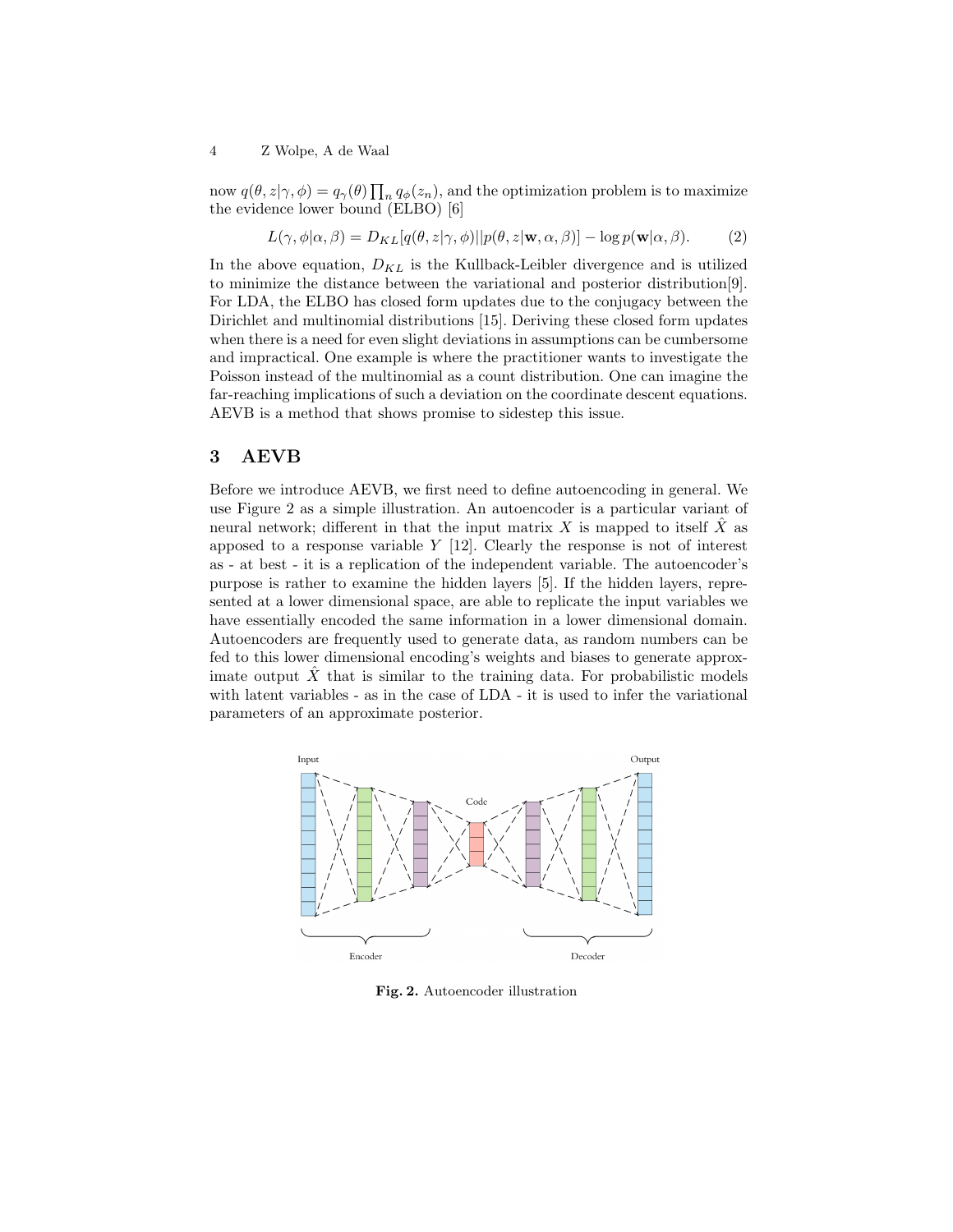### 3.1 What makes AEVB autoencoding?

From a coding perspective, the latent variables **z** can be interpreted as *code*. The variational posterior can be interpreted as a probabilistic encoder and the original posterior  $(p(\theta, z | \mathbf{w}, \alpha, \beta))$  as a probabilistic *decoder* [6]. The first step in defining the AEVB is to rewrite the ELBO in Eq 2 as [6]:

$$
L(\gamma, \phi|\alpha, \beta) = -D_{KL}[q(\theta, z|\gamma, \phi)||p(\theta, z|\mathbf{w}, \alpha, \beta)] + \mathbb{E}_{q(\theta, z|\gamma, \phi)}[\log p(\mathbf{w}|z, \theta, \alpha, \beta)].
$$

The first term attempts to match the variational posterior over latent variables to the prior on the latent variables [15]. The second term is crucial in the definition of the AEVB as it ensures that the variational posterior favours values of the latent variables that are good at explaining the data. This can be thought of the reconstruction (or decoder) term in the autoencoder.

#### 3.2 Stochastic Gradient Descent Estimator

Stochastic gradient descent (SGD) - a scalable variation of regular gradient descent - is the optimization algorithm used to minimize the KL divergence (maximize the ELBO) - stochastic in that it computes an approximate gradient as apposed to a true gradient (from a random sample) to speed computation. After initializing the parameters of interest, gradient descent optimizes a specified loss function by iteratively computing the gradient w.r.t each parameter; multiplying the gradient with the learning rate and subtracting the computed quantity from the gradient, formally:

| $\mathbf{1}_{\mathbf{2}_{\mathbf{2}}}$                                                             |
|----------------------------------------------------------------------------------------------------|
| <b>Input:</b> Training data S, learning rate $\eta$ , initialization $\sigma$                      |
| <b>Output:</b> Model parameters $\Theta = (\gamma, \phi)$                                          |
| $\gamma \leftarrow 0; \phi \leftarrow 0;$                                                          |
| repeat                                                                                             |
| for $(x, y) \in S$ do                                                                              |
| $\theta \leftarrow \theta - \eta(\frac{\partial}{\partial \theta}L(\gamma, \phi   \alpha, \beta);$ |
| end                                                                                                |
| until <i>convergence</i> ;                                                                         |

Algorithm 1: Stochastic Gradient Descent (SGD)

The learning rate is normally dynamically adjusted to improve efficiency further. The true gradient can be smoothed by adding regularization term to improve ease of computation.

### 3.3 AEVB for LDA

Autoencoder Variational Bayes (AEVB) is based on ideas from Variational Inference (VI) to offer a potentially scalable alternative. VI works by maximizing the ELBO (Eq. 2) where  $q(\theta, z|\gamma, \phi)$  can be thought of as the latent 'code' that describes a fixed  $x$  - thus should map the input  $x$  the lower-dimensional latent space.  $q(\theta, z | \gamma, \phi)$  - the encoder.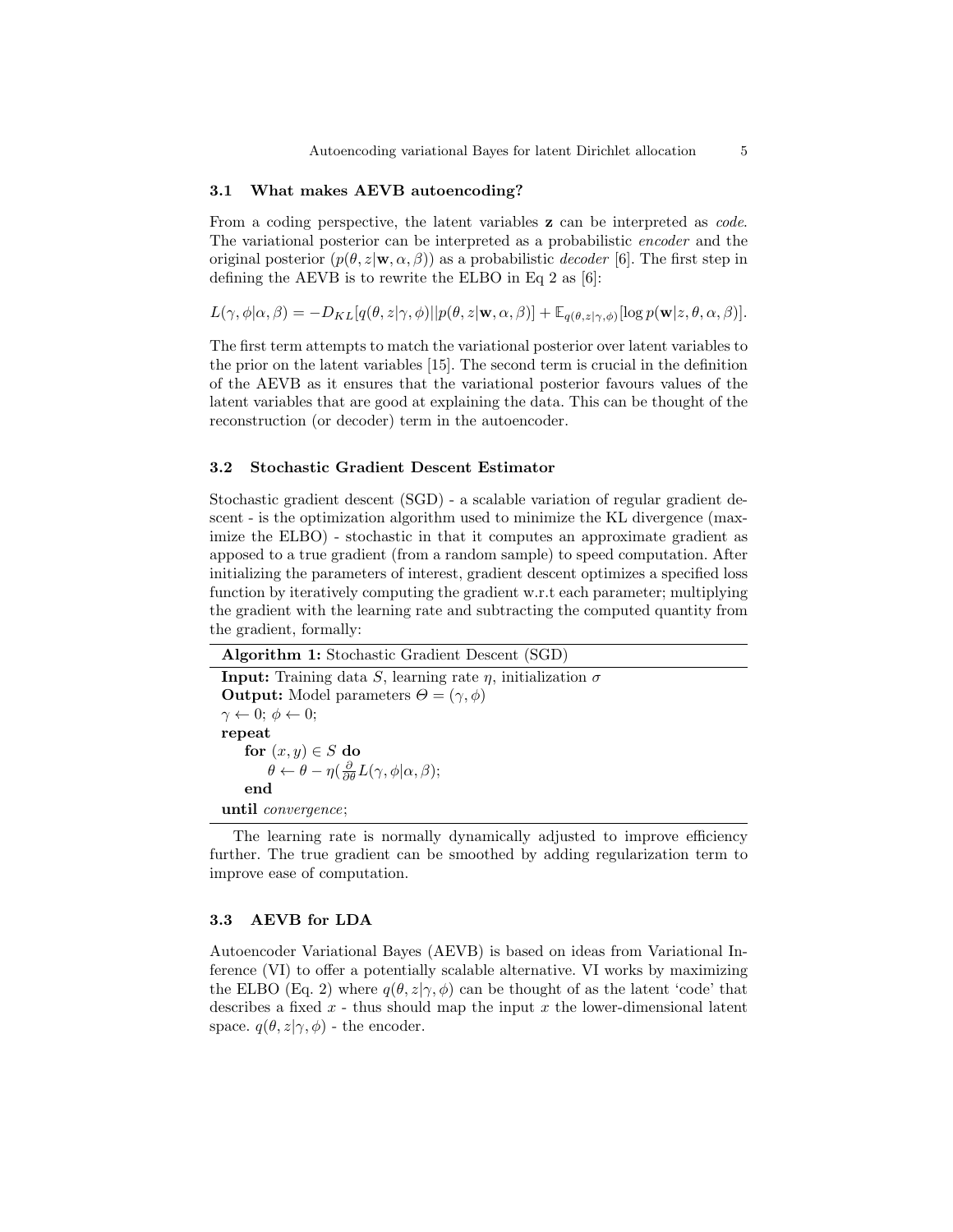Optimizing the objective function tries to map the input variable  $x$  to a specified latent space and then back to replicated the input. This structure is indicative of an autoencoder - where the name AEVB comes from. ADVI is used to efficient maximize the ELBO - equivalent to minimizing the original KL divergence. ADVI utilizes Stochastic Gradient Descent, but derivatives are not computed numerically (in the traditional sense), nor symbolically, but rather relies on a representation of variables known as dual numbers to efficiently compute gradients (the details of which are superfluous to this discussion).

But how do we parameterize  $q(\theta, z | \gamma, \phi)$  and  $p(\theta, z | \mathbf{w}, \alpha, \beta)$ ? We ought to choose  $q(\theta, z|\gamma, \phi)$  such that it can approximate the true posterior  $p(\theta, z|\gamma, \phi)$ , and  $p(\theta, z|\mathbf{w}, \alpha, \beta)$  such that it is flexible enough to represent a vast variety of distributions? Parameterizing these functions with neural networks allows for great flexibility and are efficiently optimized over large datasets.

 $q(\theta, z|\gamma, \phi)$  - the encoder - is parameterized such that the code's dimensionality corresponds to a mean and variance of each topic. The parameter space of the decoder is specified as the reciprocal of the encoder. In the case of LDA, the weights and biases of the encoder are specified as:

$$
\begin{array}{ccc}\nW_0 & b_0 & W_1 & b_1 \\
\hline\nw \times h & h \times 1 & h \times 2*(k-1) & 2*(k-1) \times 1\n\end{array}
$$

where  $w$  is the number of words, h the number of hidden layers and  $k$  the number of topics. A uniform Dirichlet prior with  $\alpha = k$  (number of topics) is specified. The objective (ELBO) is then maximized by ADVI and model parameters are learnt.

### 4 Experiments

A number of experiments were conducted in aid of answering the follow research questions:

- 1. Does the AEVB LDA provide comparable results and predictive capability - to the well establish - VI learnt - LDA?
- 2. Does the autoencoder offer significant processing-efficiency advantages as datasets scale?
- 3. What drawbacks does the autoencoder suffer?

### 4.1 Dataset

The experiments were conducted on the 20 Newsgroups [1] dataset - as its known structure serves as aid in diagnosing performance. The dataset consists of 18000 documents that consist of a diverse variety of topics ranging including 'medical', 'space', 'religion', 'computer science' and many more. The corpus was vectorized to a bag-of-words representation after some standard pre-processing including: removing stopwords, lemmatizing, tokenization pruning uncommon or overly common words. Finally, the vocabulary was reduced to only contain 1000 of the most frequent words.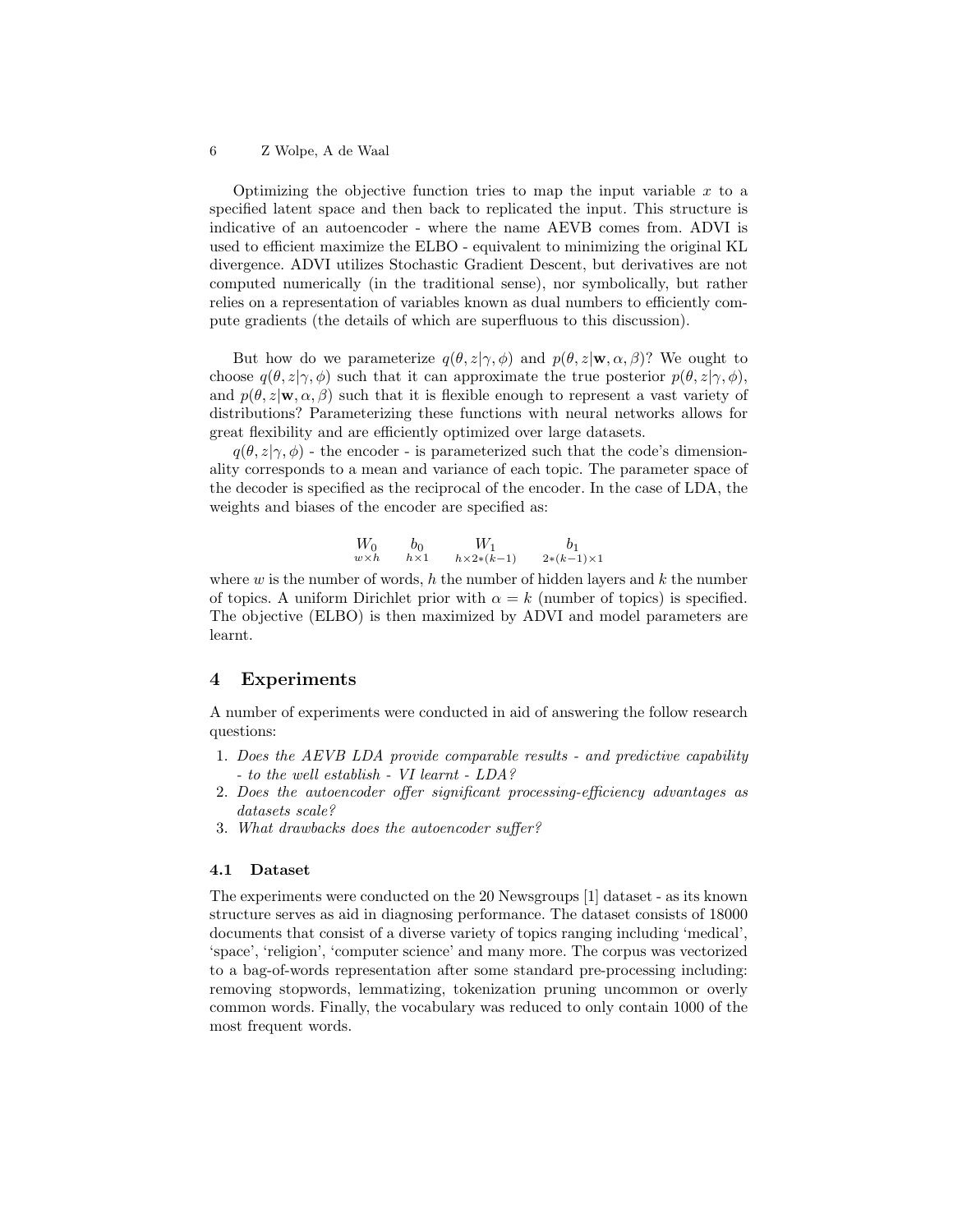### 4.2 Model architecture

An LDA model with  $w$  tokens,  $D$  documents and  $K$  topics requires learning two matrices.  $\theta$  describing the topic distribution over documents and  $\beta$  $K \times V$ portraying the word distribution over topics. To learn the topic distribution over documents with an autoencoder we specify the lowest dimensional hidden layers to correspond with the dimensionality of a  $K$  dimensional simplex to soft cluster the D documents over the K topics, that is of dimensions  $K - 1$ . However since we want to learn distributions over the topics - leveraging a standard Gaussian so we specify dimensionality  $2 \times (K-1)$  to represent a mean  $\mu$  and variance  $\sigma$  for each topic. The model is constructed with 100 hidden layers of these dimensions. A uniform Dirichlet prior is specified.

All experiments were conducted on a 2012 Macbook Air with 1,8 GHz Intel Core i5 processor and 4GB of memory. All relevant code is well documented and available here: https://www.zachwolpe.com/research.

### 4.3 Evaluation metrics

Perplexity is an intrinsic evaluation metric for topic models and an indication of 'how surprised' the model is to see the new document. Recent studies have shown that perplexity scores and human judgement of topics are often not correlated, i.e. high perplexity scores might not yield human interpretable topics [3]. An alternative metric is topic coherence which attempts to quantify how logical (coherent) topics are by measuring the conditional probability of words given a topic. All flavours of topic coherence follow the general equation [11]:

$$
\text{Coherence} = \sum_{i
$$

Where words  $W = w_1, w_2, ..., w_n$  are ordered from most to least frequently appearing in the topic. The two leading coherence algorithms (UMass and UCI) essentially measure the same thing [13] and we have decided on UMass. The UMass scores between  $\{w_i, w_j\}$  combinations (which are summed subsequent to calculation) are computed as:

$$
score_{UMass}^{k}(w_i, w_j|K) = \log \frac{D(w_i, w_j) + \epsilon}{D(w_i)}
$$

Where  $K_i$  is  $i^{th}$  topic returned by the model and  $w_i$  is more common than  $w_j$   $(i < j)$ .  $D(w_i)$  is the probability of a word  $w_i$  is in a document (the number of times  $w_i$  appears in a document divided by total documents).  $D(w_i, w_j)$  is the conditional probability that  $w_j$  will occur in a document, given  $w_i$  is in the document - which eludes to some sort of dependency between key words within a topic [11].  $\epsilon$  simply provides a smoothing parameter.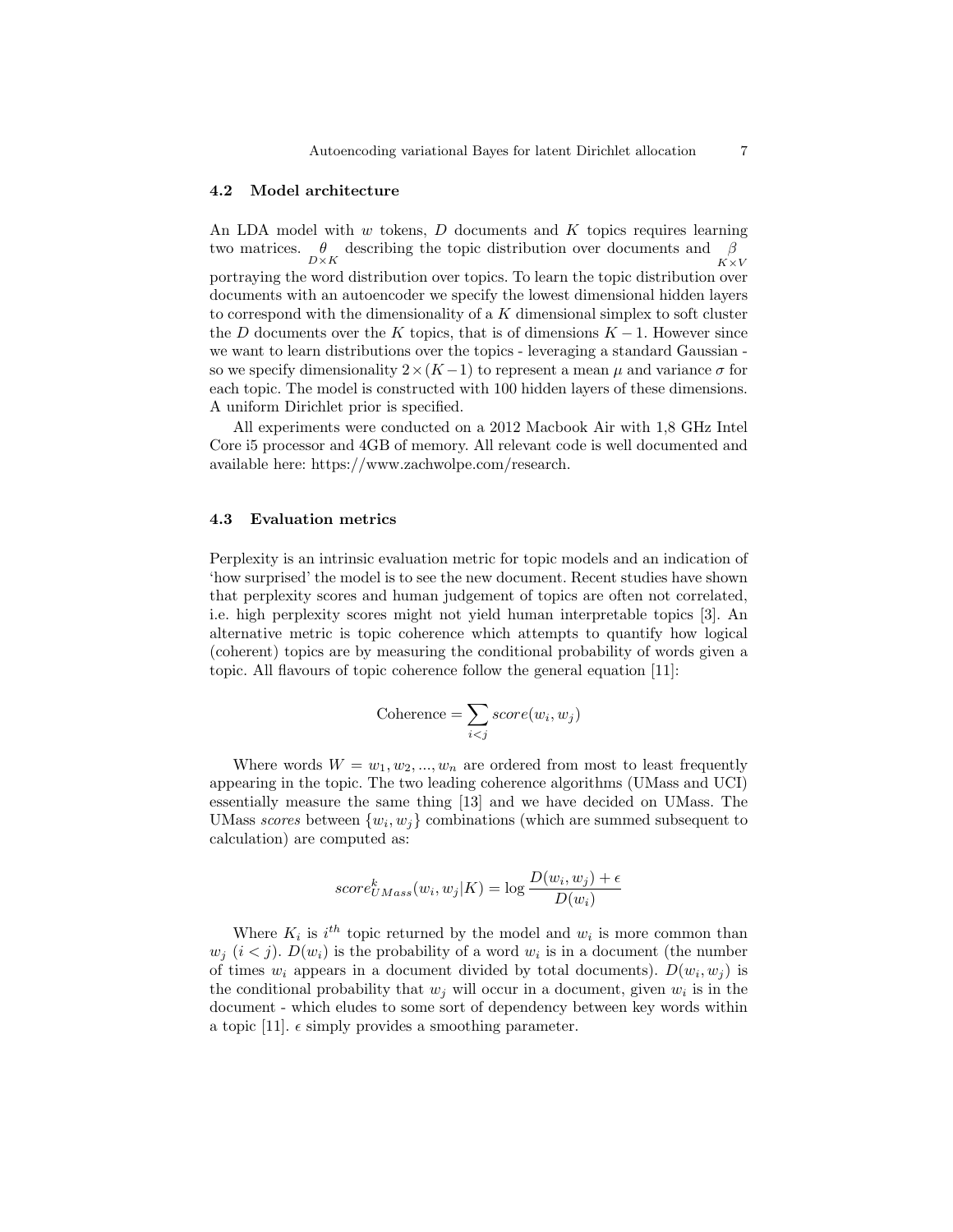### 4.4 Results

Topic model coherence was used as the primary metric in assessing model performance. To better generalize the findings we compute coherence for a variety of topics  $K$  - measuring the performance as models grow in complexity. Further, to account for the sampling distribution coherence was repeatedly computed (10 times) for the same model with difference random samples. It is apparent from Figure 3 that although the autoencoder matches the VI's performance under simple textbook conditions  $(K = 5 \text{ topics})$ ; as models grow in complexity and dimensionality the autoencoder's coherence scores steadily decline - note that the labels reading  $pymc3$  and *sklearn* correspond to the AEVB and VI implementations respectively. Although LDA is an unsupervised model, the 20Newsgroups dataset is labelled. So we have the advantage of knowing the true structure of the dataset to be  $K = 20$  - which coincides with the best performance using VI. Tables 1 and 2 provides topic examples of both algorithms respectively. The repetive top words in topics 1 and 2 in Table 2 confirms the AEVB's inability to produce meaningful topics.



Fig. 3. Topic model coherence achieved for various number of topics, contrasting VI LDA and AEVB LDA implementation.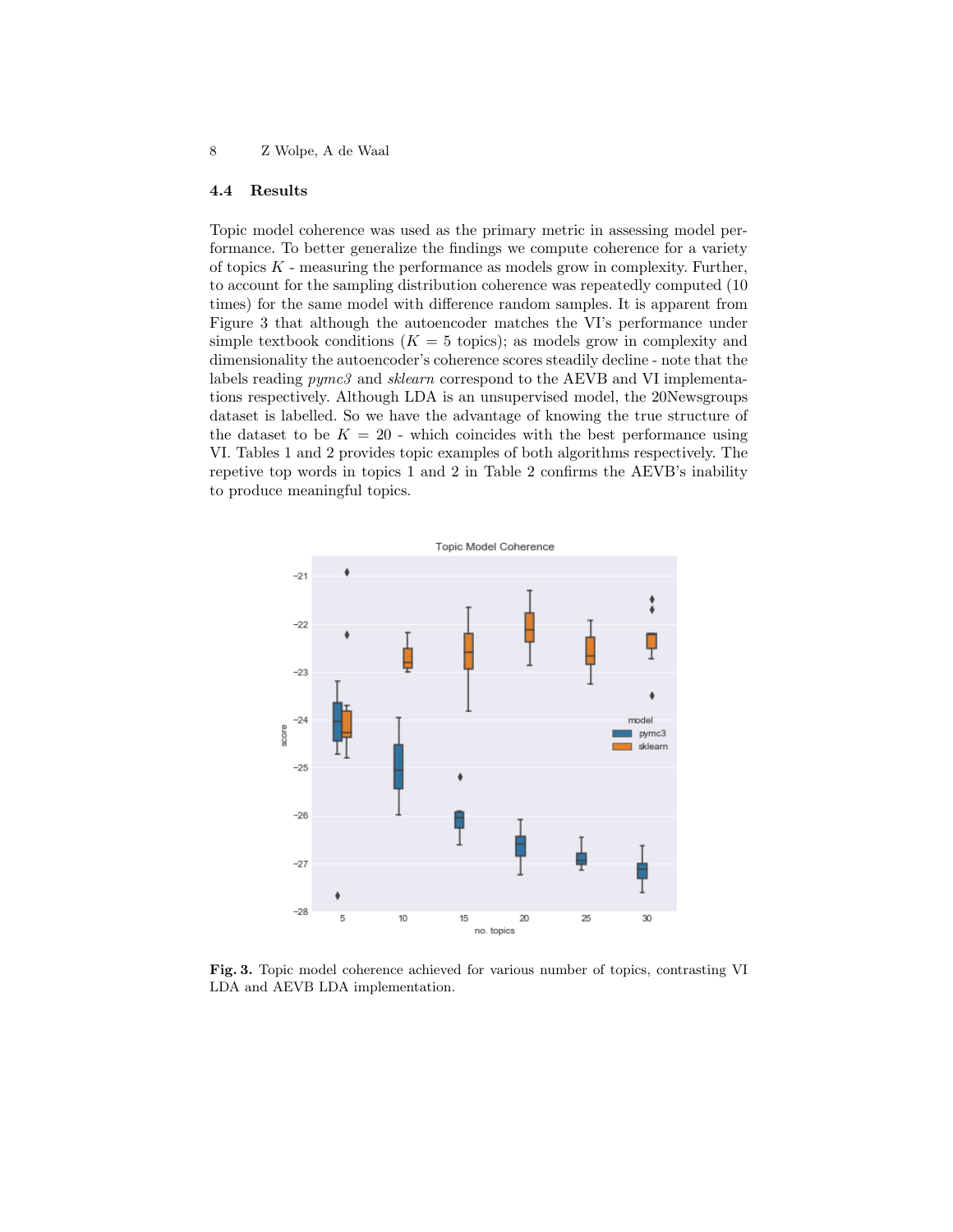| Topic 1    | Topic 2       | Topic 3      | Topic 4 |
|------------|---------------|--------------|---------|
| mr         | space         | key          | god     |
| law        | nasa          | $_{\rm car}$ | people  |
| people     | $_{\rm data}$ | chip         | does    |
| government | program       | keys         | jesus   |

Table 1. Examples of some topics from LDA VI

Table 2. Examples of some topics from AEVB LDA

| Topic 1 | Topic 2     | Topic 3 | Topic 4 |
|---------|-------------|---------|---------|
| know    | edu         | know    | people  |
| just    | space       | don     | god     |
| like    | com         | like    | think   |
| don     | information | just    | don     |

### 5 Discussion on the autoencoder's performance

A callback function was written to assess the autoencoder's iterative process. The callback samples the  $\frac{\theta}{D \times K}$  distribution per epoch for the purpose of understanding how the autoencoder allocates documents to topics. Since  $\theta$  is learnt as a posterior distribution, we need to sample from  $\theta$  to assess its current state. This was performed under two variations:

- 1. 1 sample per epoch: to assess randomness.
- 2. 10'000 samples per epoch: to assess the current state of  $\theta$ .

This was conducted for the first 100 epochs to assess the initial conditions of the autoencoder (with a constant  $K = 10$  latent topics). Figure 4 depicts the topic allocation for a random sample of documents - coloured by the probability density. One would expect the distribution over topics to begin uniformly spread and thereafter narrow to a single topic. However we observe the vast majority of documents are even initially biasedly assigned to the first few topics, with an increasing density over the first 100 epochs cementing the allocation, despite a uniform Dirichlet prior.

Inspection of the single  $\theta$  sample depicted in Figure 5 would ideally be completely randomized under initial conditions, however it is apparent it yields some bias. Numerically we can assess the distribution of topic allocations in Figure 4. One would expect a far more uniformly spread distribution over the K topics, with the autoencoder exhibiting bias as early as 5 epochs into running the model; which is then exaggerated.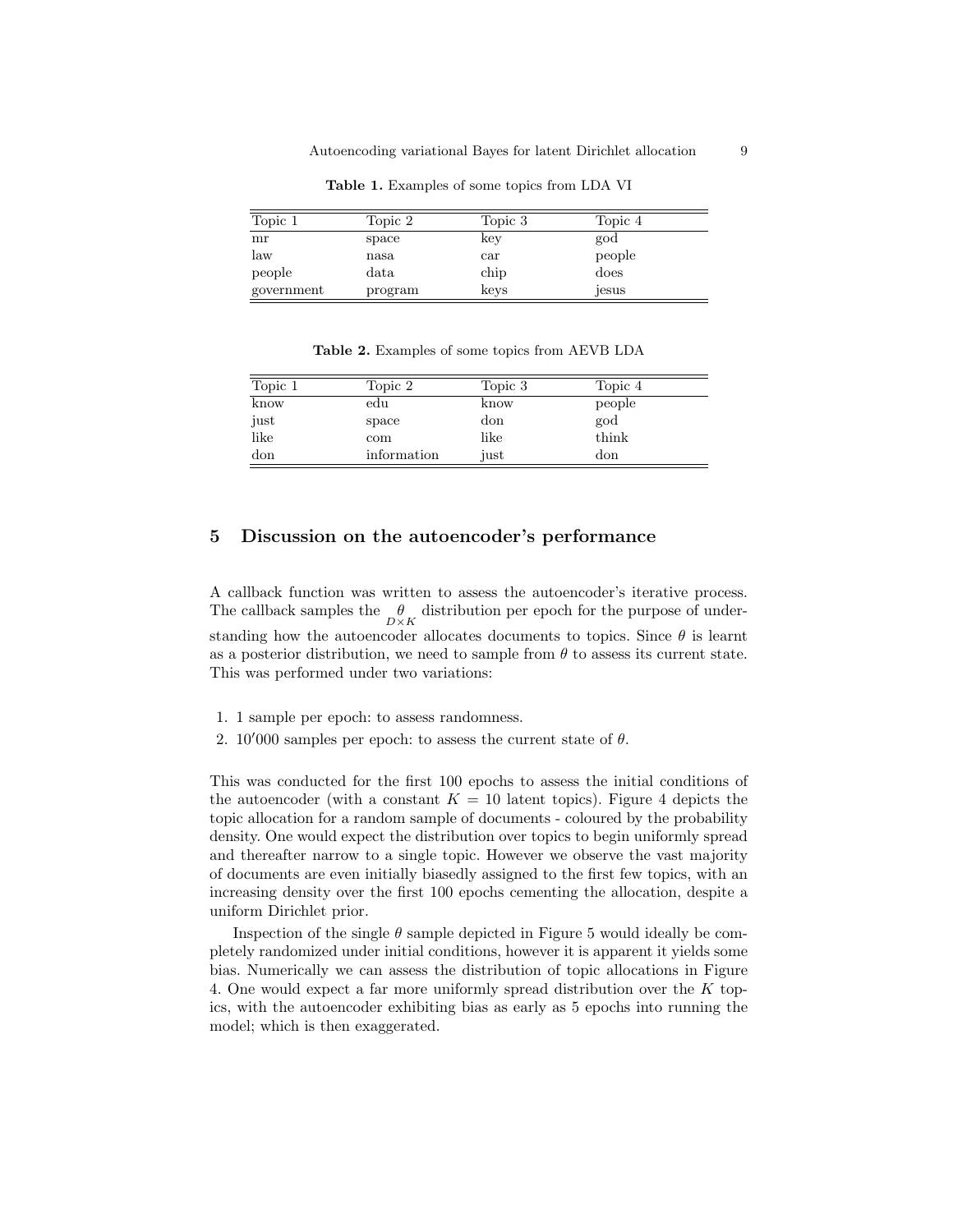10'000 Posterior Samples per Epoch (Averaged)



Fig. 4. 12 documents (of the 128 used for the first training batch) are randomly selected. Each column represents a documents - ranging vertically from  $Epoch_1$  to  $Epoch<sub>100</sub>$ . Each column ranges horizontally from  $Topic<sub>0</sub>$  to  $Topic<sub>10</sub>$  - since 10 topics are learnt in this model specification.



Fig. 5. A single  $\theta$  sample per epoch.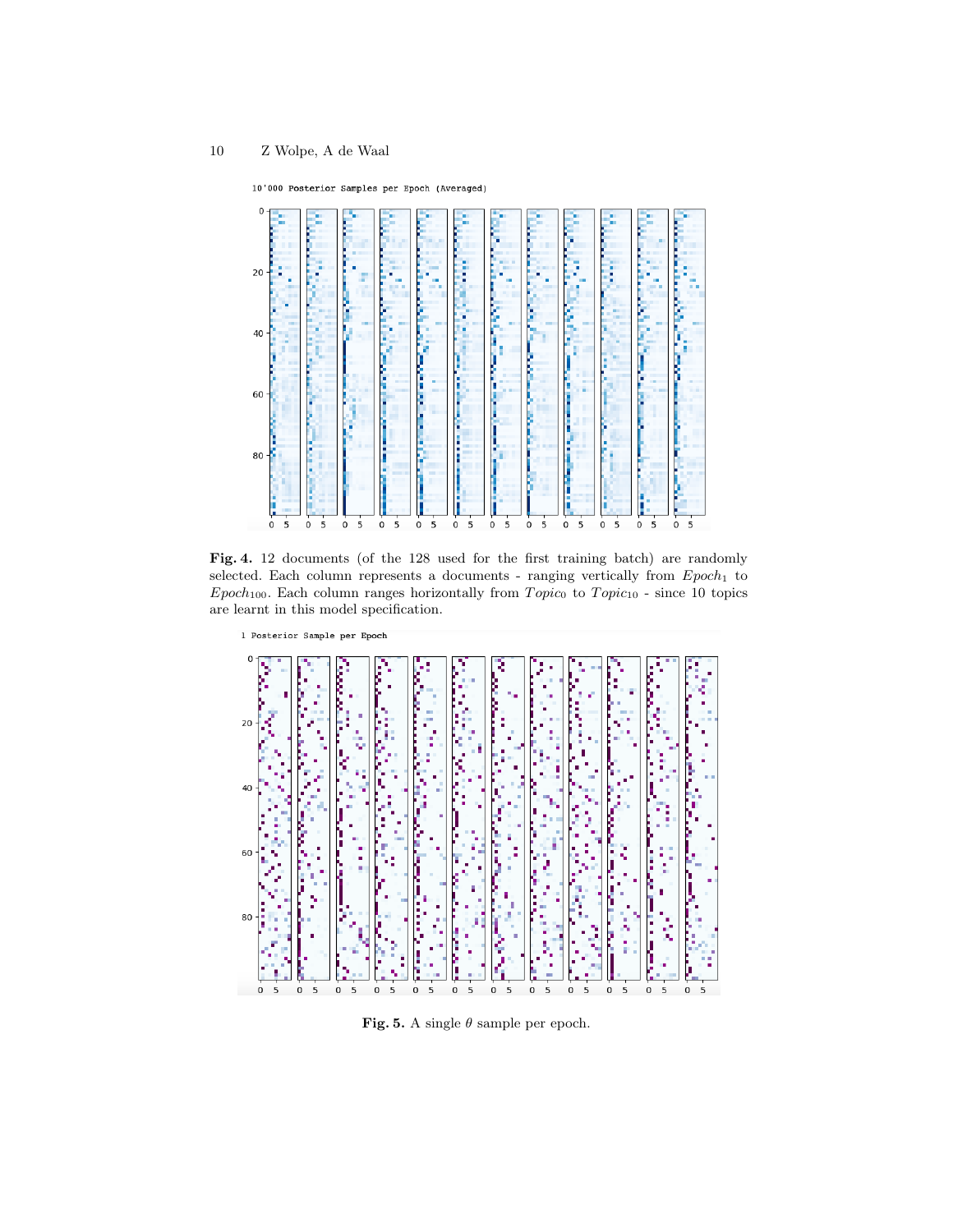

#### Autoencoding variational Bayes for latent Dirichlet allocation 11

Fig. 6. Distribution of topic allocation over 100 and 5 epochs respectively.

## 6 Conclusion

AEVB for LDA boasts the theoretical advantage of brisk computation, however this allure evades comparisons of quality. In conducting this analysis our contribution is two fold:

- Perform a thorough comparison between AEVB and VI posterior inference for LDA, uncovering the benefits and drawback of the AEVB as an alternative, speedy, approach.
- Uncover AEVB's shortcomings in an attempt to deduce bias that limits its performance - in addressing why and where it fails.

After detailed experimentation it is readily apparent that the autoencoder falls short when juxtaposed against established, well engineered techniques. When analyzing the topic coherence performance the autoencoder offers analogous results to the VI LDA for simple models, however, as models grow in complexity it is unambiguously inferior to established methods - when accounting for sampling variability. Results are only comparable under textbook conditions. We show that the encoder fails to adequately explore the domain spaces and heavily biases initial random conditions. Lower predictive accuracy was also found in the PyMC3 tutorial mentioned earlier (https://docs.pymc.io/notebooks/ldaadvi-aevb.html). More specifically, in this study the log-likelihood function for topics on held-out words was use as a goodness-of-fit test.

Future work includes an implementation of the solutions offered in [15] to the AEVB's poor performance, namely, the collapsing of the latent variable  $z$  and an Laplace approximation to the Dirichlet prior. Furthermore, we want to capitalize on the main proposition of ADVI approaches [8]: that the derivation of closed forms updates is not needed given the variational posterior. More specifically, we plan to apply AEVB on short text topic models [10].